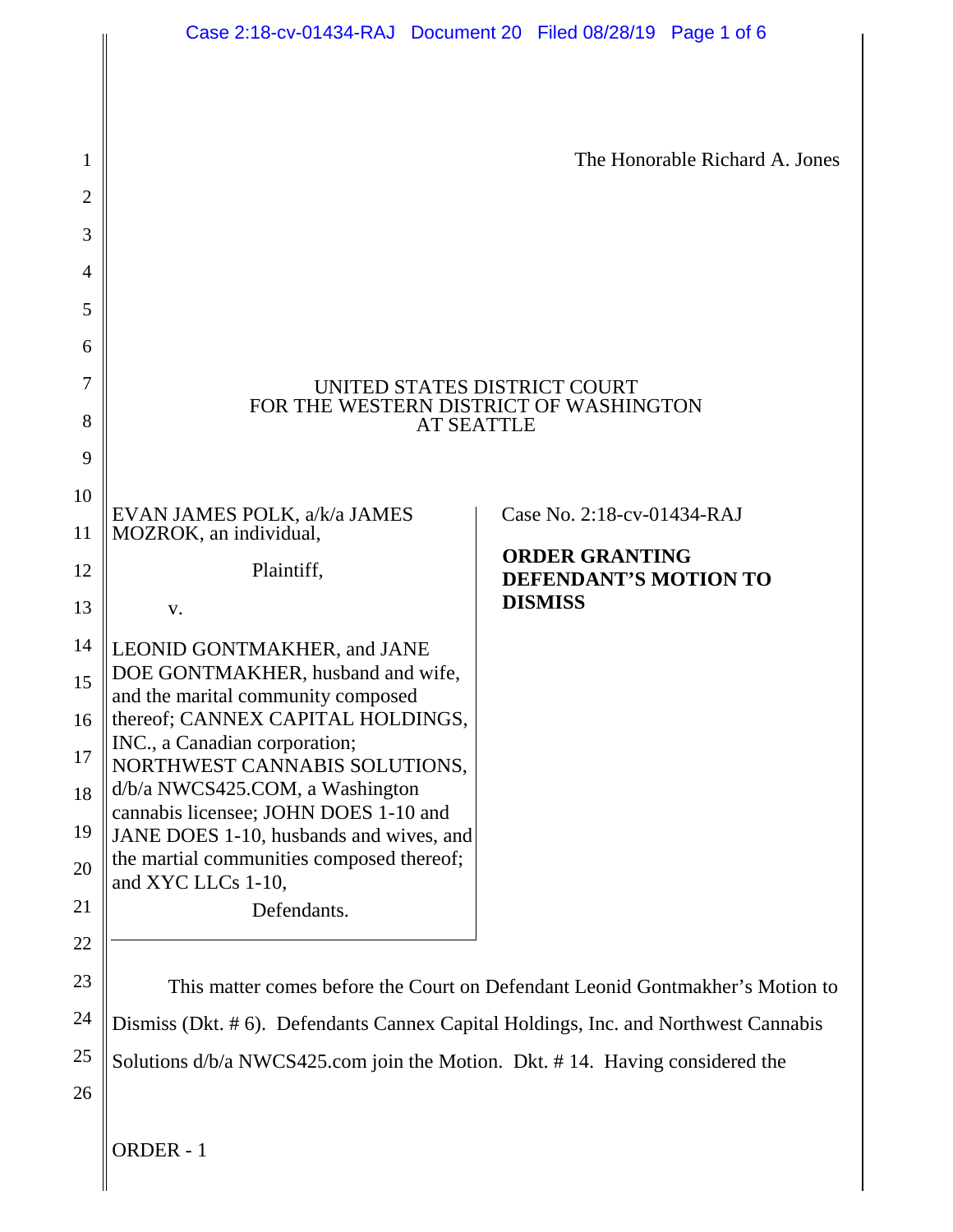1 2 3 submissions of the parties, the relevant portions of the record, and the applicable law, the Court finds that oral argument is unnecessary. For the reasons stated below, Defendant's Motion is GRANTED.

## **I. BACKGROUND**

4

5 6 7 8 9 10 11 12 13 The following is taken from Plaintiff's Complaint (Dkt. # 1), which is assumed to be true for the purposes of this motion to dismiss.<sup>[1](#page-1-0)</sup> Sanders v. Brown, 504 F.3d 903, 910 (9th Cir. 2007). Plaintiff Evan James Polk ("Mr. Polk" or "Plaintiff") and Defendant Leonid Gontmakher ("Mr. Gontmakher" or "Defendant") are in the cannabis business. In late 2012 or early 2013, Mr. Gontmakher approached Mr. Polk about starting a cannabis growing and processing business in Washington. Dkt. # 1 at ¶ 3.2. At the time, Washington voters had just passed Initiative 502 regulating the production, distribution, and sale of marijuana and removing related state criminal and civil penalties—codified in the Washington Uniform Controlled Substances Act as RCW § 69.50.

14 15 16 17 18 19 Under RCW § 69.50, individuals or entities intending to produce, process, or distribute cannabis must obtain either a producer/processor license or a retail license from the Liquor and Cannabis Board ("LCB"). RCW § 69.50.325. There are, of course, restrictions to who can obtain these licenses. Individuals with a criminal history are generally restricted from obtaining a license if they have 8 or more points under the LCB's point system. WAC 314-55-040. Felony convictions are assigned 12 points,

<sup>20</sup>

<span id="page-1-0"></span><sup>21</sup> 22 23 24 25 26  $<sup>1</sup>$  As an initial matter, the Court notes that Mr. Polk submitted a factual declaration in</sup> support of his Opposition. Dkt. # 16. A court typically cannot consider evidence beyond the four corners of the complaint, without converting the motion to a motion for summary judgment. *Lee v. City of Los Angeles*, 250 F.3d 668, 688 (9th Cir. 2001). There are two exceptions to this rule: (1) the court may consider a document to which the complaint refers if the document is central to the party's claims and its authenticity is not in question, and (2) the court may consider evidence subject to judicial notice. *Id*. at 688. Because Mr. Polk's declaration does not meet either of the exceptions, the Court declines to consider the declaration in ruling on this motion.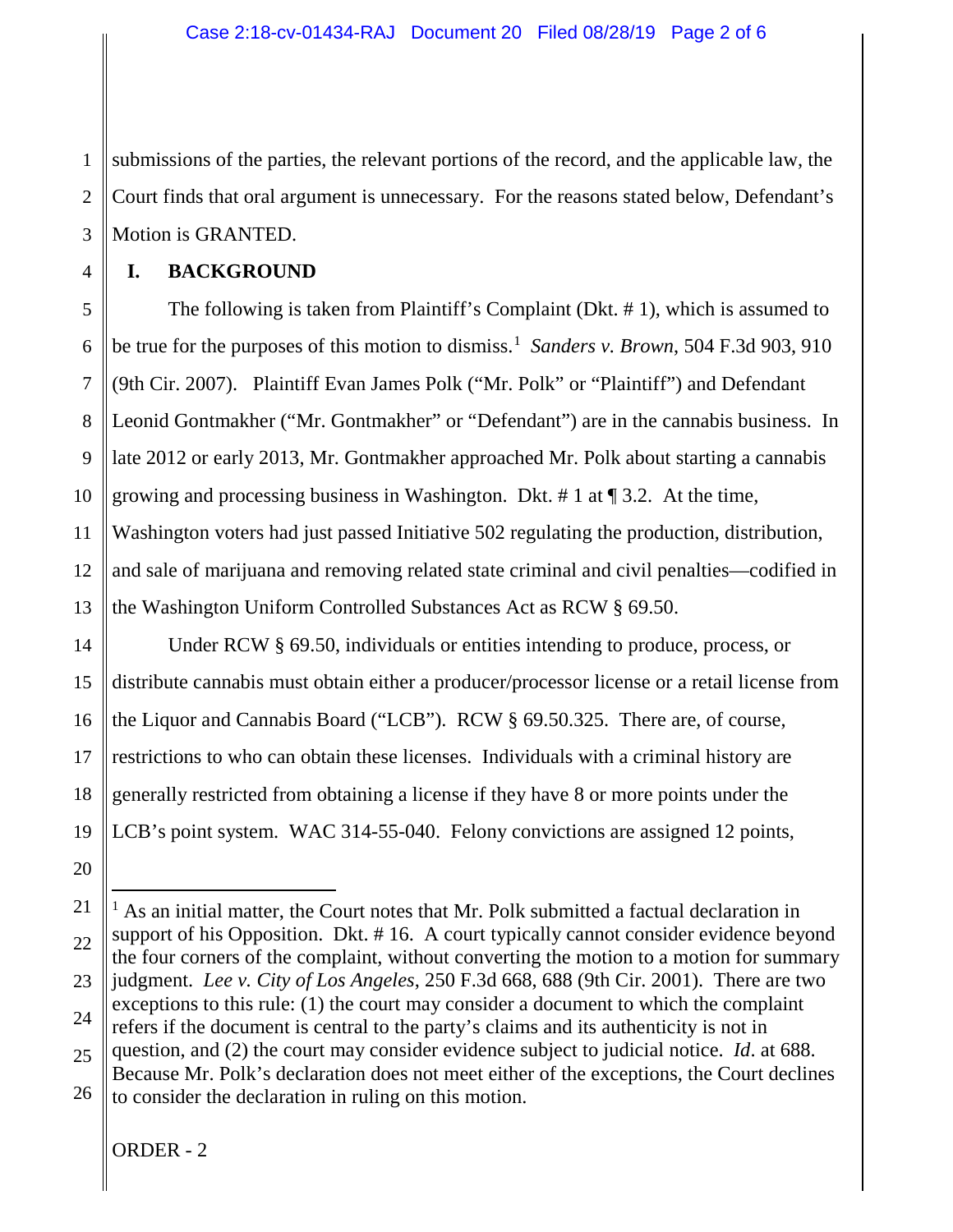1 2 3 while misdemeanors are assigned 4 or 5 points. WAC 314-55-040(1). During the application process, prior state or federal convictions may be considered for mitigation on an individual basis. WAC 314-55-040(3)(b).

4 5 6 7 8 9 10 11 12 13 14 15 16 17 18 Mr. Polk and Mr. Gontmakher initially launched their growing operation from a relative's house. Dkt. # 1 at ¶ 3.4. After the new cannabis regulations were promulgated, they decided to purchase a producer/processor license. Dkt. # 1 at ¶ 3.3. But they soon ran into a problem. Prior to starting the business with Mr. Gontmakher, Mr. Polk pled guilty to possession of marijuana with intent to dispense in Virginia (a felony), and possession of drugs in Nevada (a misdemeanor). Dkt. # 7, Exs. A–C. As such, he was prohibited from obtaining a producer or processor license under WAC 314-55-040(3)(b), absent mitigation of his criminal convictions. After Mr. Polk and Mr. Gontmakher realized that Mr. Polk could not be listed as an owner of their licensed business, Northwest Cannabis Solutions ("NWCS"), they agreed to move forward with the business anyway, orally agreeing to be "equal partners" in their cannabis growing venture. *Id.* at  $\sqrt{ }$  3.5. They ultimately agreed that Mr. Polk would receive a 30% ownership interest in NWCS, Mr. Gontmakher would receive a 30% interest, and the other investors would receive a 40% interest. *Id.* at ¶ 3.10. Mr. Polk's "interest" would be held in the name of one of Mr. Gontmakher's relatives. *Id.* 

19 20 21 22 23 24 25 26 Over time, Mr. Polk explored different ways to make his interest in NWCS legal. Dkt. # 1 at ¶¶ 3.11–3.12, 3.17, 3.20. Although these efforts were unsuccessful, he stayed with NWCS at Mr. Gontmakher's encouragement. Dkt. # 1 at ¶ 3.16. Finally, in September 2015, Mr. Polk left NWCS. Dkt. # 1 at ¶ 3.28. After his departure, Mr. Gontmakher disputed what he owed Mr. Polk for his alleged interest in NWCS. *Id.* at ¶ 3.29. As a result, in 2018, Mr. Polk sued Mr. Gontmakher, NWCS, and the other investors in NWCS, alleging, among other things, that he is entitled to an ownership interest in NWCS and past and future profits. Dkt. # 1. Mr. Gontmakher moves to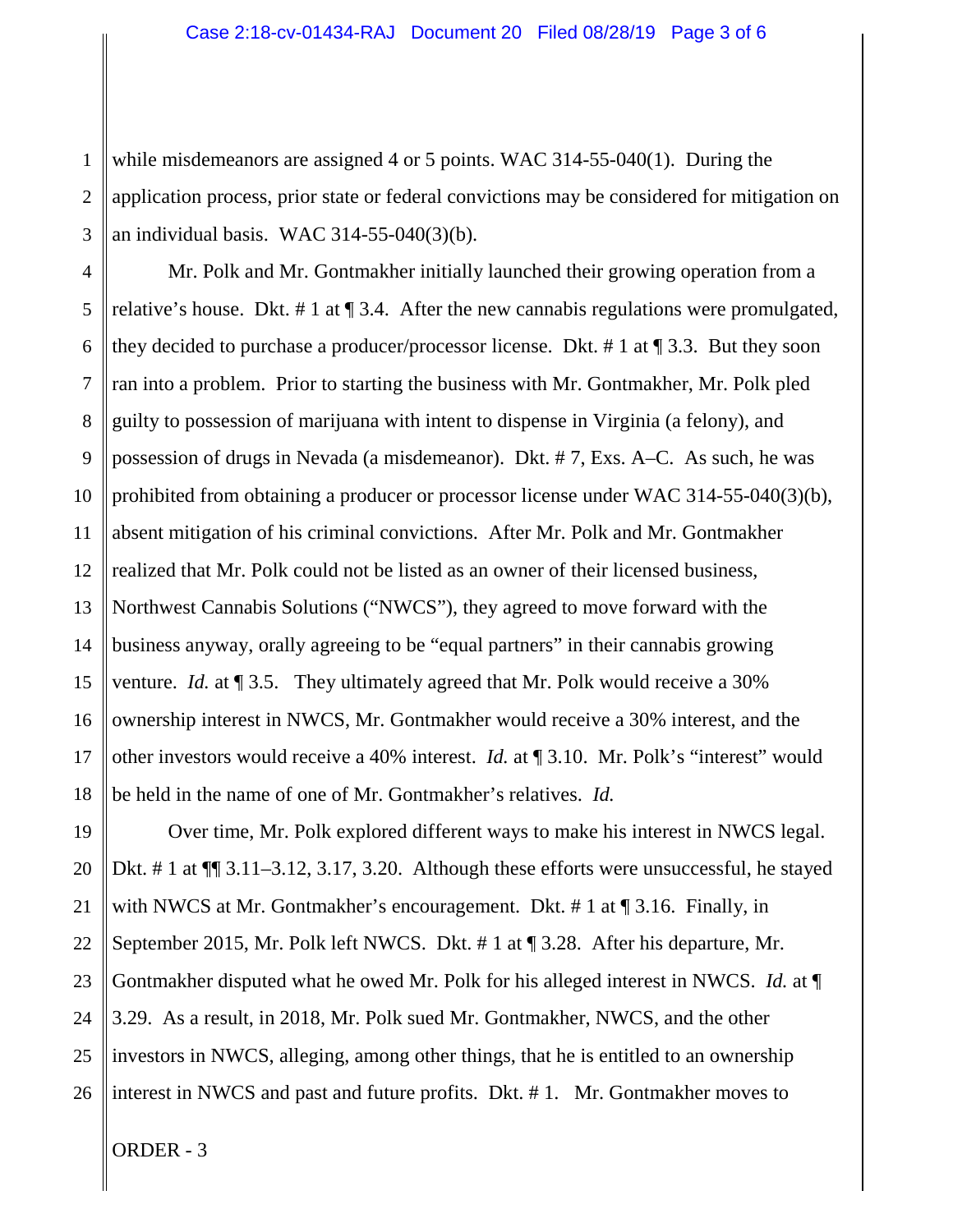1 2 dismiss causes of action one to four, and cause of action six, for failure to state a claim under Fed. R. Civ. P. 12(b)(6).

# **II. LEGAL STANDARD**

## **A. FRCP 12(b)(6)**

5 6 7 8 9 10 11 12 13 14 15 Fed. R. Civ. P. 12(b)(6) permits a court to dismiss a complaint for failure to state a claim. The court must assume the truth of the complaint's factual allegations and credit all reasonable inferences arising from those allegations. *Sanders v. Brown*, 504 F.3d 903, 910 (9th Cir. 2007). A court "need not accept as true conclusory allegations that are contradicted by documents referred to in the complaint." *Manzarek v. St. Paul Fire & Marine Ins. Co*., 519 F.3d 1025, 1031 (9th Cir. 2008). Instead, the plaintiff must point to factual allegations that "state a claim to relief that is plausible on its face." *Bell Atl. Corp. v. Twombly*, 550 U.S. 544, 568 (2007). If the plaintiff succeeds, the complaint avoids dismissal if there is "any set of facts consistent with the allegations in the complaint" that would entitle the plaintiff to relief. *Id*. at 563; *Ashcroft v. Iqbal*, 556 U.S. 662, 678 (2009).

#### 16 **III. DISCUSSION**

17

3

4

# **A. Federal Law Precludes Enforcement of the Agreement**

18 19 20 21 22 23 24 25 26 In the absence of a federal statute or treaty, a federal court sitting in diversity generally applies the law of the forum state. *Erie R. R. Co. v. Tompkins*, 304 U.S. 64 (1938). But where it is alleged that an agreement violates a federal statute, courts look to federal law. *See Kelly v. Kosuga*, 358 U.S. 516, 519 (1959) ("the effect of illegality under a federal statute is a matter of federal law"). Contracts that violate a federal statute are illegal and unenforceable. *Kaiser Steel Corp. v. Mullins*, 455 U.S. 72 (1982). Here, Mr. Polk alleges that he is entitled to an ownership interest in NWCS. Dkt. # 1 at  $\P$ 3.37, 3.40, 3.42, 3.44. Under the Federal Controlled Substances Act ("CSA"), however, the production, distribution, and sale of marijuana remains illegal. 21 U.S.C. § 801 *et*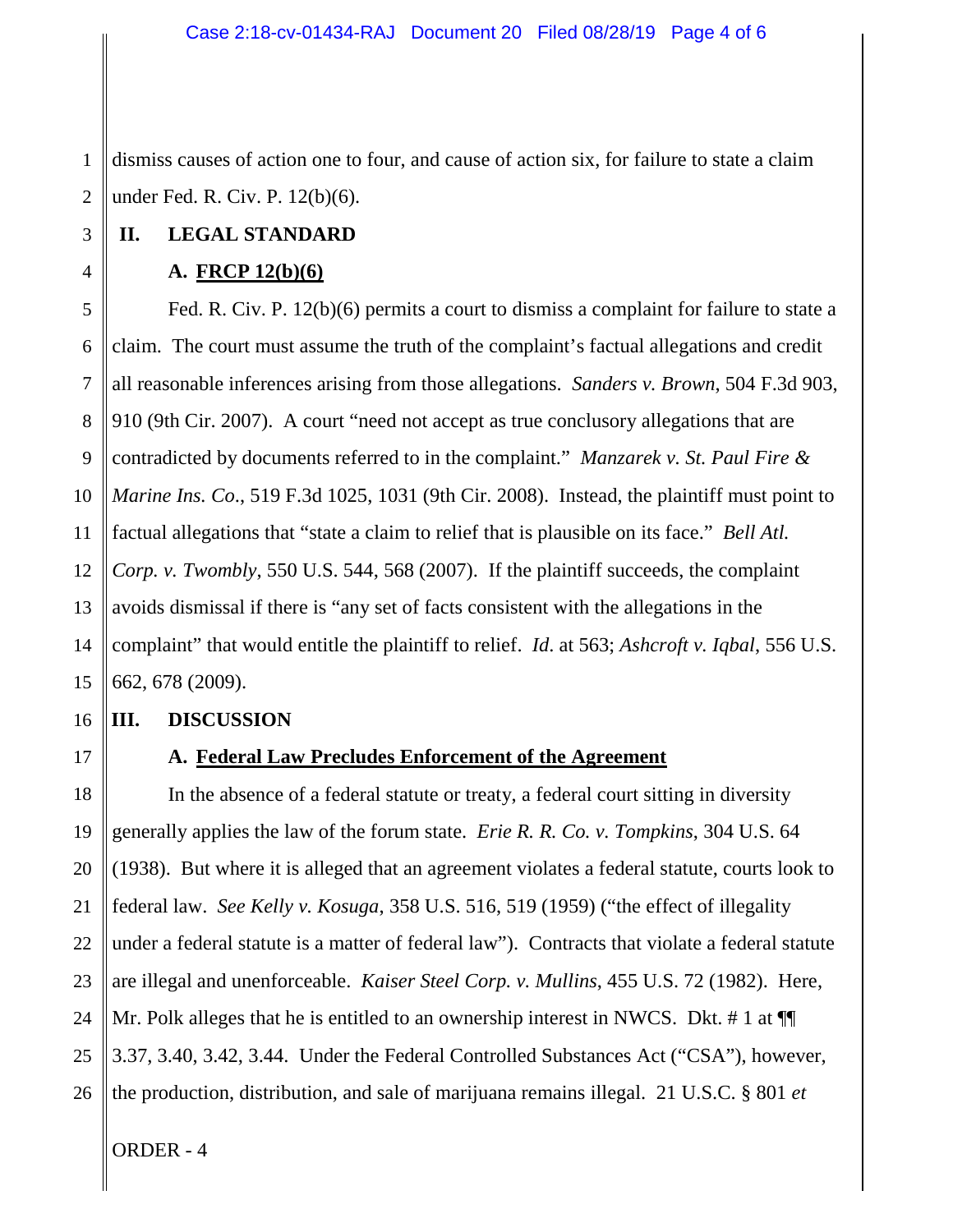1 2 *seq.* So any agreement giving Mr. Polk an equity interest in NWCS is illegal under federal law.

3 4 5 6 7 8 9 10 11 12 13 14 Mr. Polk argues that the CSA is not an absolute bar to enforcement where the requested remedy does not require a violation of the CSA. Dkt. # 17 at 10 (citing *Bassidji v. Goe*, 413 F.3d 928 (9th Cir. 2005) ("Nuanced approaches to the illegal contract defense, taking into account such considerations as the avoidance of windfalls or forfeitures, deterrence of illegal conduct, and relative moral culpability, remain viable in federal court … as long as the relief ordered does not mandate illegal conduct."). The Court agrees. However, Mr. Polk's characterization that he is only requesting monetary damages is inconsistent with his Complaint. Mr. Polk is not requesting monetary damages that can be obtained legally. He is asserting an equity interest in NWCS and a right to its past and future profits. Dkt.  $\# 1$  at  $\P$  $\P$  3.37, 3.40, 3.42, 3.44. NWCS is a company that produces/processes marijuana. Dkt. # 1 at ¶ 1.4. Thus, awarding Mr. Polk an ownership interest in, or profits from, NWCS contravenes federal law.

15

### **B. Washington Law Precludes Enforcement of the Agreement**

16 17 18 19 20 21 22 23 24 25 Even if the Court could enforce the agreement under federal law, Mr. Polk's agreement is also illegal under Washington law. He admits as much. Dkt. # 1 at ¶ 3.7. Still, he argues, the Court should enforce the agreement because he is the less "morally guilty" party under the doctrine of *in pari delicto*. Dkt. # 17 at 13-16. At its core, *in pari delicto* is based on public policy considerations such as whether the court's decision is likely to prevent future illegal transactions and whether the public good will be enhanced. *Golberg v. Sanglier*, 96 Wash. 2d 874, 883, *amended*, 96 Wash. 2d 874 (1982) ("Ultimately, a decision as to whether a party is *in pari delicto* relies on public policy considerations … [t]he fundamental concern that should guide a court in making its decision is whether the 'public good (will be) enhanced.' ").

26